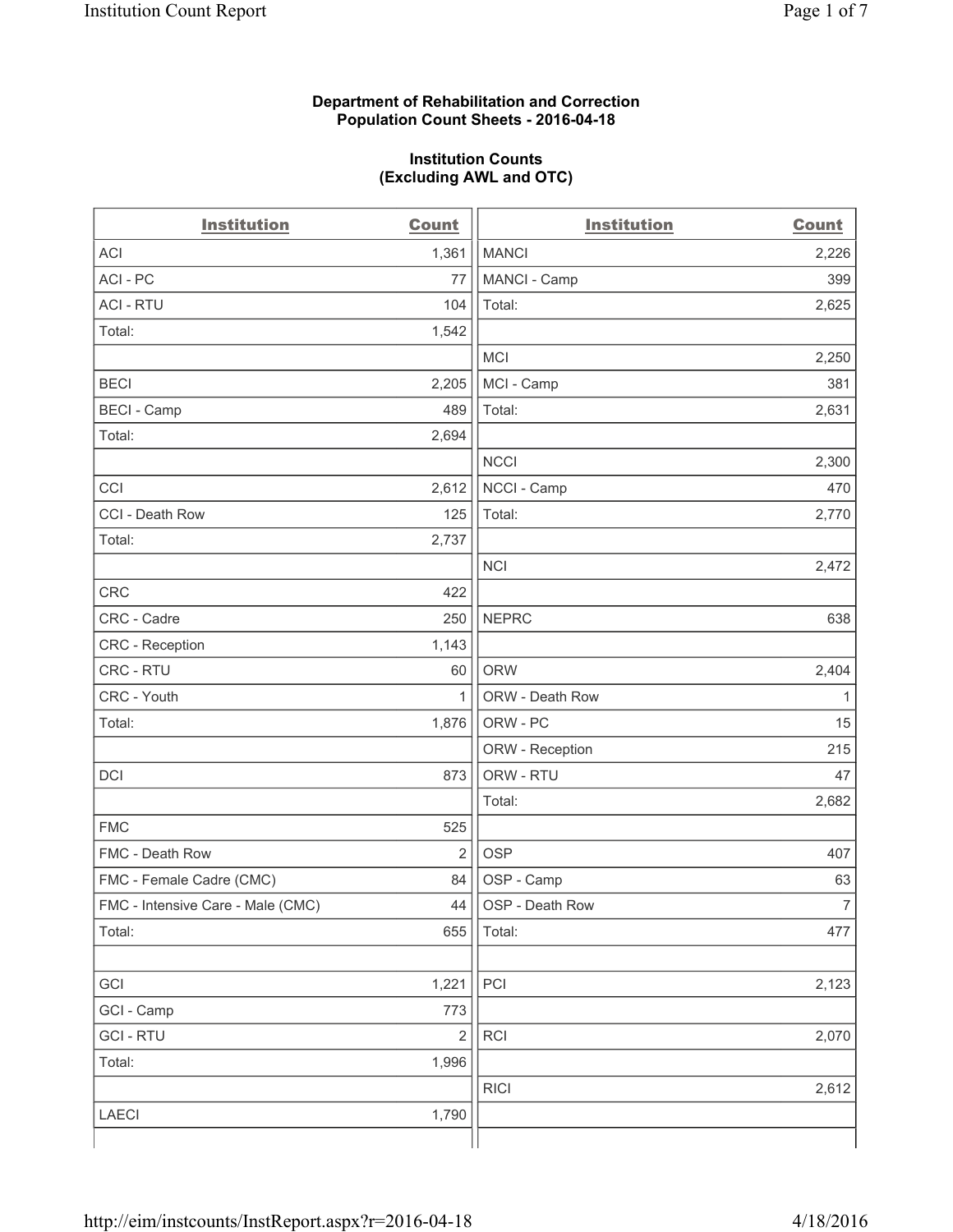|                          |       | SCI            |                          | 1,987  |
|--------------------------|-------|----------------|--------------------------|--------|
| LECI                     | 2,295 |                |                          |        |
| LECI - Camp              | 191   | SOCF           |                          | 1,159  |
| Total:                   | 2,486 | SOCF - RTU     |                          | 57     |
|                          |       | Total:         |                          | 1,216  |
| LOCI                     | 2,325 |                |                          |        |
|                          |       | <b>TCI</b>     |                          | 1,084  |
| LORCI                    | 203   | TCI - Camp     |                          | 445    |
| LORCI - Cadre            | 170   | Total:         |                          | 1,529  |
| <b>LORCI - Reception</b> | 1,197 |                |                          |        |
| Total:                   | 1,570 | <b>TOCI</b>    |                          | 1,036  |
|                          |       | TOCI - PC      |                          | 114    |
| <b>MACI</b>              | 682   | Total:         |                          | 1,150  |
| MACI - Minimum           | 1,302 |                |                          |        |
| Total:                   | 1,984 | <b>WCI</b>     |                          | 1,295  |
|                          |       | <b>WCI-RTU</b> |                          | 92     |
|                          |       | Total:         |                          | 1,387  |
|                          |       |                |                          |        |
|                          |       |                | <b>Total Population:</b> | 50,897 |

\* The Total Population includes 30 Offenders with Reason Codes 30 & 31. \*\* The Total Population includes 34 Offenders with Reason Code 0A.

## **Male Population by Security Level (Include AWL and Exclude OTC)**

| <b>Security Level</b>  |                   | <b>Body</b> | <b>AWL</b>     | $(-OTC)$ | <b>Total</b> |
|------------------------|-------------------|-------------|----------------|----------|--------------|
| Total Level 5          |                   | 105         | 4              | 4        | 105          |
| Total Level 4          |                   | 1,720       | 27             | 26       | 1,721        |
| Total Level 3          |                   | 12,108      | 165            | 135      | 12,138       |
| Total Level 2          |                   | 17,016      | 208            | 156      | 17,068       |
| Total Level 1          |                   | 15,444      | 168            | 94       | 15,518       |
| <b>Total Death Row</b> |                   | 136         | $\overline{2}$ | 2        | 136          |
|                        | <b>Total Male</b> | 46,529      | 574            | 417      | 46,686       |

#### **Female Population by Institution (Include AWL and Exclude OTC)**

| <b>Institution</b>       | <b>Body</b> | <b>AWL</b> | $(-OTC)$ | <b>Total</b> |
|--------------------------|-------------|------------|----------|--------------|
| <b>DCI</b>               | 873         |            | っ        | 874          |
| <b>FMC</b>               | 24          |            |          | 24           |
| FMC - Female Cadre (CMC) | 84          |            |          | 84           |
| <b>NEPRC</b>             | 638         | 6          | 4        | 640          |
| <b>ORW</b>               | 2,404       | 58         | 29       | 2,433        |
|                          |             |            |          |              |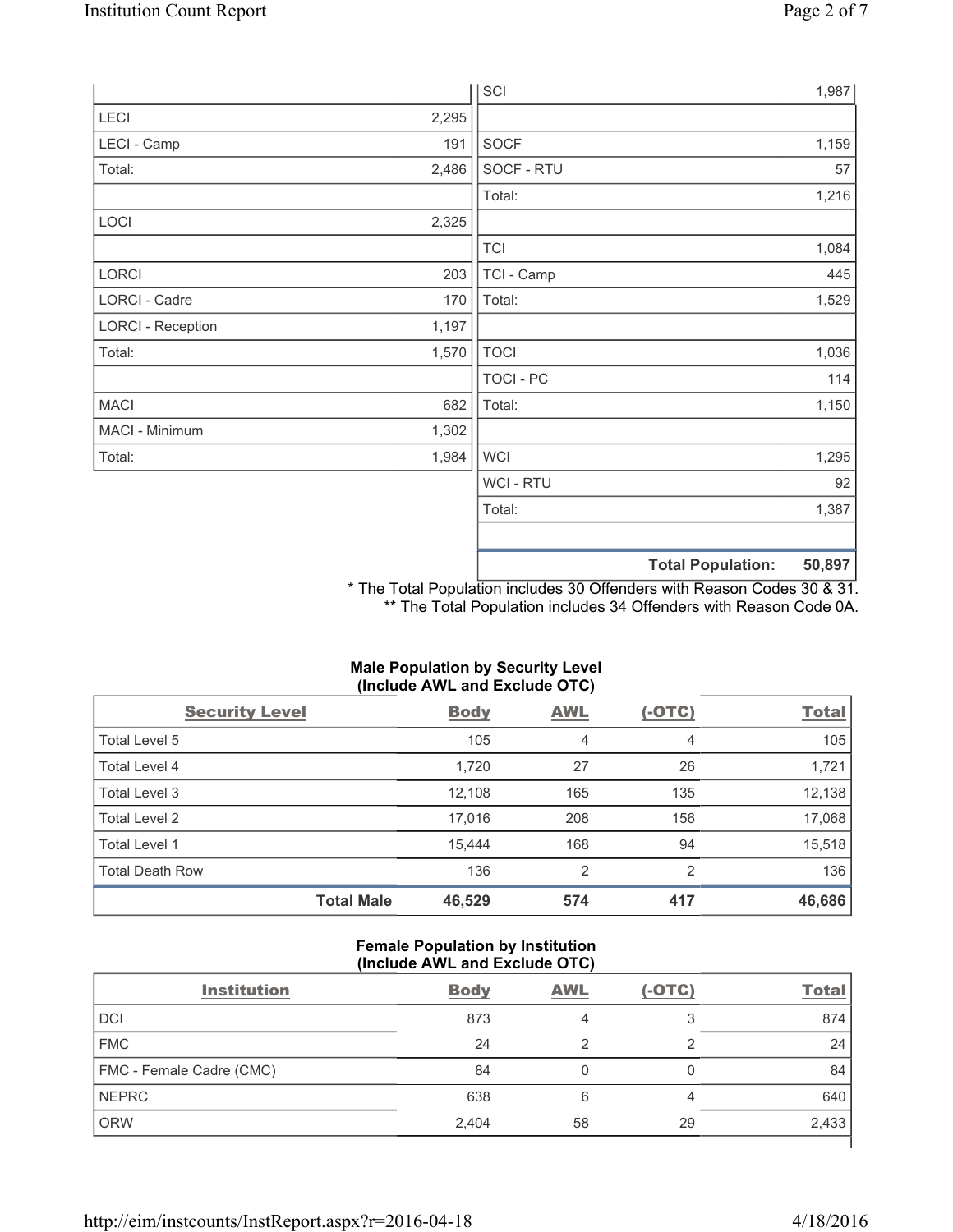| <b>ORW - Death Row</b> |                          |        | 0   |     |        |
|------------------------|--------------------------|--------|-----|-----|--------|
| ORW - PC               |                          | 15     | 0   |     | 15     |
| ORW - Reception        |                          | 215    |     |     | 215    |
| ORW - RTU              |                          | 47     | 0   |     | 47     |
|                        | <b>Total Female</b>      | 4,301  | 70  | 38  | 4,333  |
|                        | <b>Total Population:</b> | 50,830 | 644 | 455 | 51,019 |

#### **Male Population by Institution: Security Level 5 (Include AWL and Exclude OTC)**

| <b>Institution</b>   | <b>Body</b> | <b>AWL</b> | $(-OTC)$ | <b>Total</b> |
|----------------------|-------------|------------|----------|--------------|
| CRC - Reception      |             |            |          |              |
| <b>OSP</b>           | 103         |            |          | 103          |
| SOCF - RTU           |             |            |          |              |
| <b>Total Level 5</b> | 105         |            |          | 105          |

### **Male Population by Institution: Security Level 4 (Include AWL and Exclude OTC)**

| <b>Institution</b>       | <b>Body</b>                   | <b>AWL</b>     | $(-OTC)$       | <b>Total</b>   |
|--------------------------|-------------------------------|----------------|----------------|----------------|
| CRC                      | 11                            | $\mathbf 0$    | $\mathbf 0$    | 11             |
| <b>FMC</b>               | 1                             | $\mathbf 0$    | $\mathsf 0$    |                |
| LECI                     | 3                             | 0              | 0              | 3              |
| LORCI                    | 3                             | $\overline{2}$ | $\overline{2}$ | 3              |
| <b>LORCI - Reception</b> | 11                            | 0              | $\mathbf 0$    | 11             |
| <b>MANCI</b>             | $\sqrt{5}$                    | $\mathbf 0$    | $\mathbf 0$    | 5              |
| OSP                      | 297                           | $\overline{2}$ | $\overline{2}$ | 297            |
| RCI                      | $\overline{2}$                | $\mathbf 0$    | $\mathbf 0$    | 2              |
| <b>SOCF</b>              | 1,139                         | 18             | 18             | 1,139          |
| SOCF - RTU               | 52                            | $\mathsf 0$    | $\mathbf 0$    | 52             |
| <b>TCI</b>               | 1                             | $\mathbf 0$    | $\mathbf 0$    |                |
| <b>TOCI</b>              | 173                           | $\sqrt{5}$     | $\overline{4}$ | 174            |
| TOCI - PC                | 17                            | 0              | $\mathbf 0$    | 17             |
| <b>WCI</b>               | $\overline{2}$                | $\mathbf 0$    | $\mathbf 0$    | $\overline{2}$ |
| <b>WCI-RTU</b>           | $\mathfrak{S}$                | $\mathbf 0$    | $\mathbf 0$    | 3              |
|                          | <b>Total Level 4</b><br>1,720 | 27             | 26             | 1,721          |

#### **Male Population by Institution: Security Level 3 (Include AWL and Exclude OTC)**

| $(110)(140)$ $(111)$ $(110)$ $(210)$ |  |                                 |  |  |  |
|--------------------------------------|--|---------------------------------|--|--|--|
| <b>Institution</b>                   |  | $\mathbf{A} \mathbf{v}$<br>$ -$ |  |  |  |
|                                      |  |                                 |  |  |  |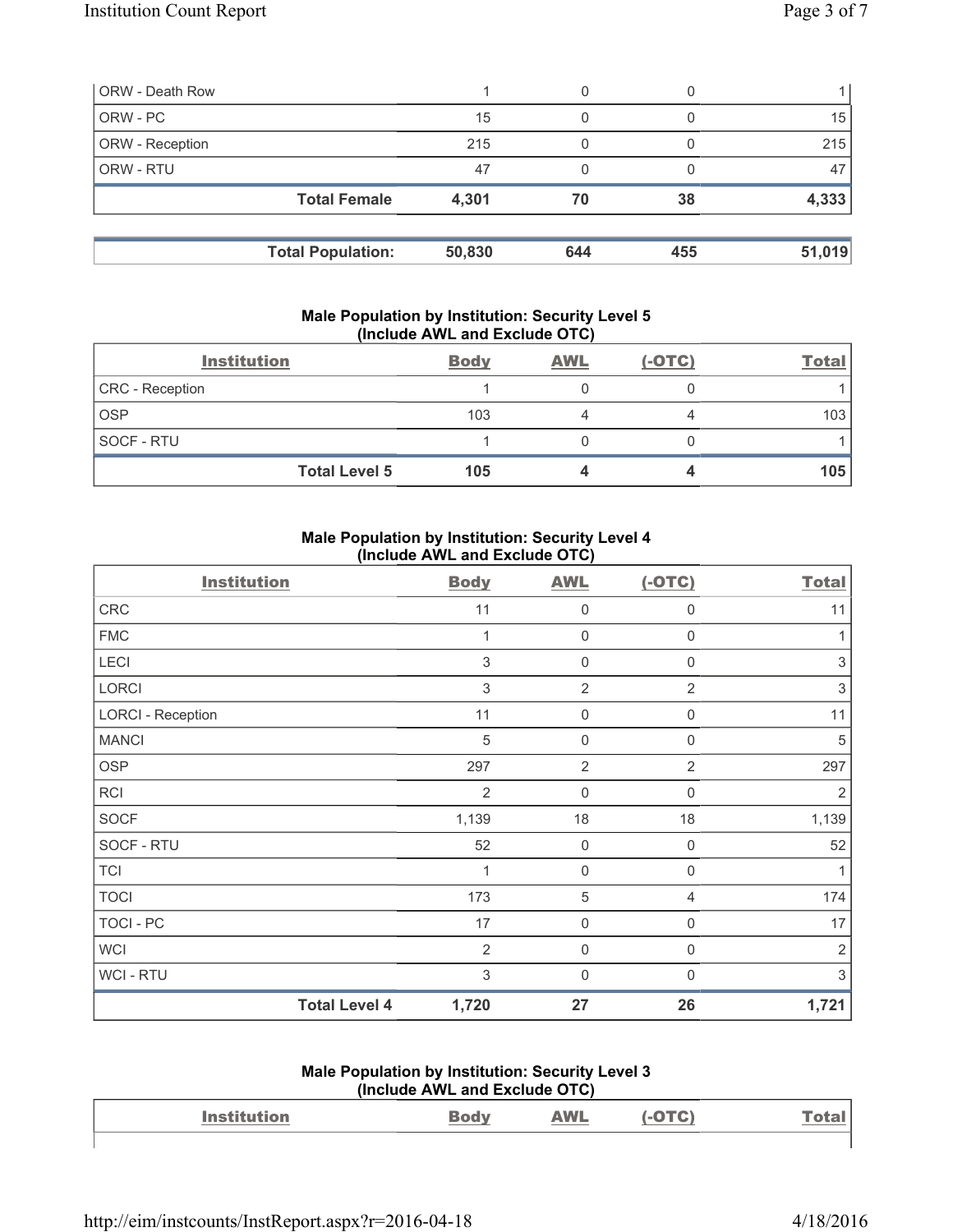| ACI                               | 18             | $\sqrt{2}$          | 1                   | $19$           |
|-----------------------------------|----------------|---------------------|---------------------|----------------|
| <b>BECI</b>                       | $\overline{2}$ | $\mathsf{O}\xspace$ | $\mathsf 0$         | $\sqrt{2}$     |
| CCI                               | $\mathsf 3$    | $\mathsf{O}\xspace$ | $\mathsf{O}\xspace$ | $\mathsf 3$    |
| CRC                               | 120            | $\boldsymbol{9}$    | $\overline{7}$      | 122            |
| CRC - Cadre                       | 233            | $\mathsf{O}\xspace$ | $\mathsf 0$         | 233            |
| CRC - Reception                   | 1,022          | 20                  | 18                  | 1,024          |
| CRC - RTU                         | 51             | $\mathsf 0$         | $\mathsf 0$         | 51             |
| CRC - Youth                       | $\mathbf{1}$   | $\mathsf{O}\xspace$ | $\mathsf{O}\xspace$ | 1              |
| <b>FMC</b>                        | $\overline{4}$ | $\mathbf{1}$        | $\mathsf 0$         | $\,$ 5 $\,$    |
| FMC - Intensive Care - Male (CMC) | $\overline{4}$ | $\mathsf{O}\xspace$ | $\mathsf{O}\xspace$ | 4              |
| GCI                               | 1              | $\mathsf{O}\xspace$ | $\mathsf 0$         | 1              |
| <b>LAECI</b>                      | $\mathbf{1}$   | $\mathsf{O}\xspace$ | $\mathsf 0$         | 1              |
| <b>LECI</b>                       | 2,271          | 17                  | 14                  | 2,274          |
| LOCI                              | $\overline{2}$ | $\mathbf 0$         | $\mathbf 0$         | $\sqrt{2}$     |
| LORCI                             | 67             | 32                  | 27                  | 72             |
| <b>LORCI - Cadre</b>              | 124            | $\mathsf{O}\xspace$ | $\mathsf 0$         | 124            |
| <b>LORCI - Reception</b>          | 755            | $\mathsf{O}\xspace$ | $\mathsf 0$         | 755            |
| <b>MANCI</b>                      | 2,166          | 26                  | 23                  | 2,169          |
| <b>MCI</b>                        | $\sqrt{3}$     | $\mathsf{O}\xspace$ | $\mathsf 0$         | $\sqrt{3}$     |
| <b>NCCI</b>                       | 19             | $\sqrt{2}$          | $\overline{2}$      | 19             |
| <b>NCI</b>                        | $\overline{2}$ | $\mathbf{1}$        | $\mathbf{1}$        | $\overline{2}$ |
| PCI                               | 35             | 5                   | $\mathsf 0$         | 40             |
| <b>RCI</b>                        | 1,887          | 24                  | 19                  | 1,892          |
| <b>RICI</b>                       | $\overline{7}$ | $\mathsf{O}\xspace$ | $\mathsf{O}\xspace$ | $\overline{7}$ |
| SCI                               | $\overline{7}$ | $\mathsf{O}\xspace$ | $\mathsf{O}\xspace$ | $\overline{7}$ |
| <b>SOCF</b>                       | 19             | $\mathsf{O}\xspace$ | $\mathsf 0$         | 19             |
| SOCF - RTU                        | $\overline{4}$ | $\mathsf{O}\xspace$ | $\mathsf 0$         | $\overline{4}$ |
| <b>TCI</b>                        | 1,031          | $\boldsymbol{9}$    | $\,8\,$             | 1,032          |
| TCI - Camp                        | $\mathbf{1}$   | $\mathsf{O}\xspace$ | $\mathsf{O}\xspace$ | $\mathbf{1}$   |
| <b>TOCI</b>                       | 796            | 4                   | $\overline{4}$      | 796            |
| <b>TOCI - PC</b>                  | 97             | $\mathsf{O}\xspace$ | $\mathsf 0$         | 97             |
| <b>WCI</b>                        | 1,269          | 13                  | 11                  | 1,271          |
| <b>WCI - RTU</b>                  | 86             | $\mathsf{O}\xspace$ | $\mathsf{O}\xspace$ | 86             |
| <b>Total Level 3</b>              | 12,108         | 165                 | 135                 | 12,138         |

**Male Population by Institution: Security Level 2 (Include AWL and Exclude OTC)** 

| <b>Institution</b> | <b>Body</b> | <b>AWL</b> | $(-OTC)$ | <u>Total</u> |
|--------------------|-------------|------------|----------|--------------|
| <b>ACI</b>         | 669         |            |          | 672          |
| ACI - PC           | 76          |            |          | 76,          |
|                    |             |            |          |              |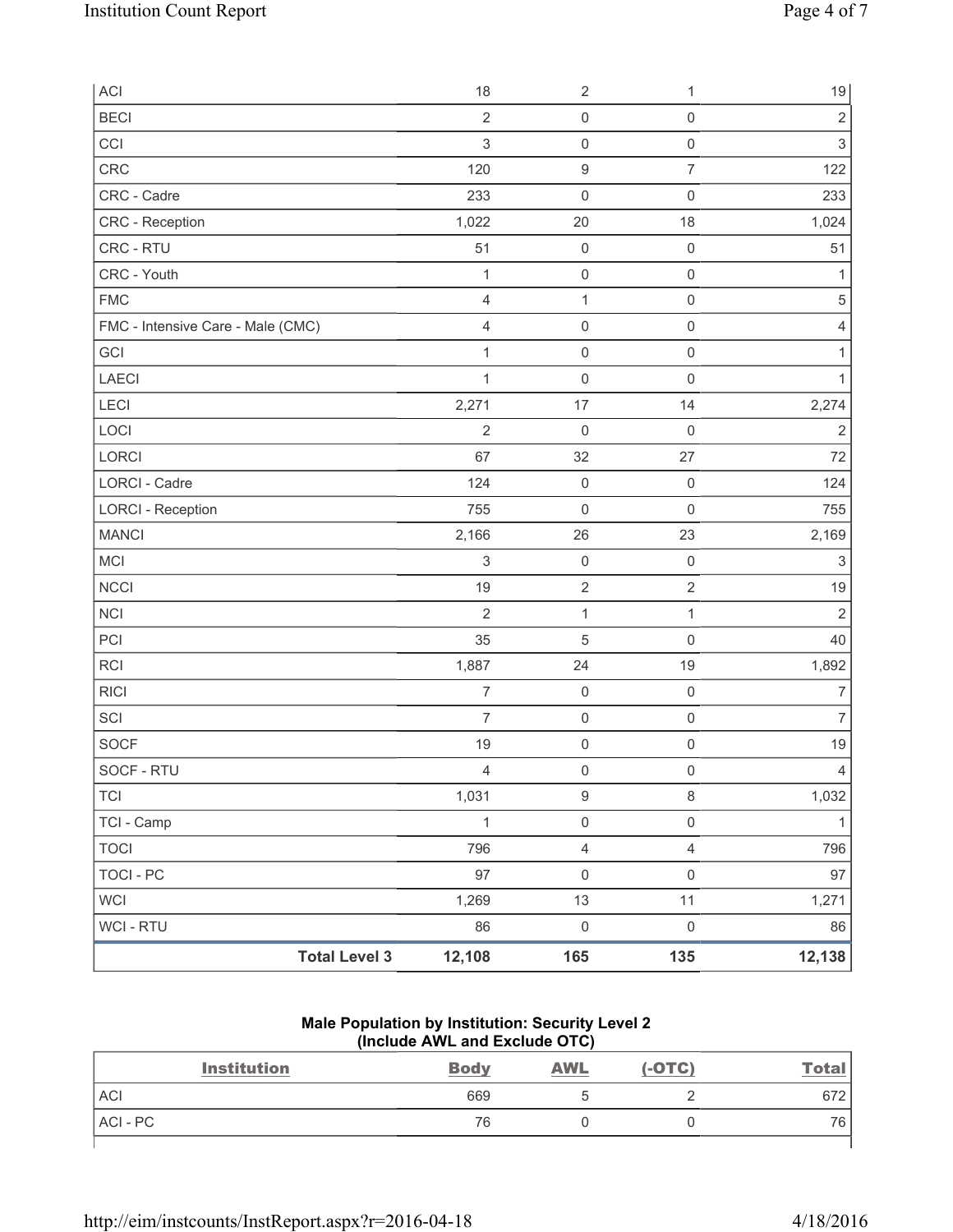| <b>ACI - RTU</b>                  | 69             | $\mathsf 0$               | $\mathsf 0$               | 69             |
|-----------------------------------|----------------|---------------------------|---------------------------|----------------|
| <b>BECI</b>                       | 1,439          | 12                        | $\,8\,$                   | 1,443          |
| CCI                               | 1,815          | 15                        | $\overline{7}$            | 1,823          |
| CRC                               | 154            | 5                         | 5                         | 154            |
| CRC - Cadre                       | 16             | $\mathsf 0$               | $\mathsf{O}\xspace$       | 16             |
| CRC - Reception                   | 74             | $\,8\,$                   | $\,6\,$                   | 76             |
| CRC - RTU                         | $\overline{7}$ | $\mathsf{O}\xspace$       | $\mathsf{O}\xspace$       | $\overline{7}$ |
| <b>FMC</b>                        | $\overline{7}$ | $\mathsf{O}\xspace$       | $\mathsf{O}\xspace$       | $\overline{7}$ |
| FMC - Intensive Care - Male (CMC) | 16             | $\mathsf{O}\xspace$       | $\mathsf{O}\xspace$       | $16$           |
| GCI                               | 750            | 12                        | $\,8\,$                   | 754            |
| LAECI                             | 1,133          | 20                        | 19                        | 1,134          |
| LECI                              | 20             | $\mathsf 0$               | $\mathsf 0$               | 20             |
| LOCI                              | 1,263          | 15                        | 10                        | 1,268          |
| LORCI                             | 102            | 21                        | 21                        | 102            |
| <b>LORCI - Cadre</b>              | 44             | $\mathsf{O}\xspace$       | $\mathsf 0$               | 44             |
| <b>LORCI - Reception</b>          | 333            | $\mathbf{1}$              | 1                         | 333            |
| <b>MACI</b>                       | 682            | $\ensuremath{\mathsf{3}}$ | $\ensuremath{\mathsf{3}}$ | 682            |
| <b>MANCI</b>                      | 31             | $\mathbf{1}$              | $\mathbf{1}$              | 31             |
| MCI                               | 1,689          | 22                        | 14                        | 1,697          |
| MCI - Camp                        | $\mathbf{1}$   | $\mathsf{O}\xspace$       | $\mathsf{O}\xspace$       | 1              |
| <b>NCCI</b>                       | 1,478          | $\overline{\mathcal{I}}$  | $\,6\,$                   | 1,479          |
| NCCI - Camp                       | 21             | 0                         | $\mathsf 0$               | 21             |
| <b>NCI</b>                        | 1,682          | 18                        | 13                        | 1,687          |
| PCI                               | 749            | $10$                      | 5                         | 754            |
| RCI                               | 181            | $\mathsf{O}\xspace$       | $\mathsf 0$               | 181            |
| <b>RICI</b>                       | 1,567          | 21                        | 18                        | 1,570          |
| SCI                               | 909            | 12                        | $\hbox{9}$                | 912            |
| <b>TCI</b>                        | $\overline{4}$ | $\mathsf 0$               | $\mathsf{O}\xspace$       | $\overline{4}$ |
| <b>TOCI</b>                       | $10$           | $\mathsf{O}\xspace$       | $\mathsf{O}\xspace$       | $10$           |
| <b>WCI</b>                        | 23             | $\mathsf{O}\xspace$       | $\mathsf{O}\xspace$       | 23             |
| WCI - RTU                         | $\sqrt{2}$     | $\mathsf 0$               | $\mathsf{O}\xspace$       | $\overline{2}$ |
| <b>Total Level 2</b>              | 17,016         | 208                       | 156                       | 17,068         |

#### **Male Population by Institution: Security Level 1 (Include AWL and Exclude OTC)**

| <b>Institution</b> | <b>Body</b> | <b>AWL</b> | $(-OTC)$ | <b>Total</b> |
|--------------------|-------------|------------|----------|--------------|
| <b>ACI</b>         | 674         | b          |          | 676          |
| ACI - PC           |             |            |          |              |
| <b>ACI - RTU</b>   | 35          |            |          | 35           |
| <b>BECI</b>        | 764         | 16         | ŏ        | 772          |
|                    |             |            |          |              |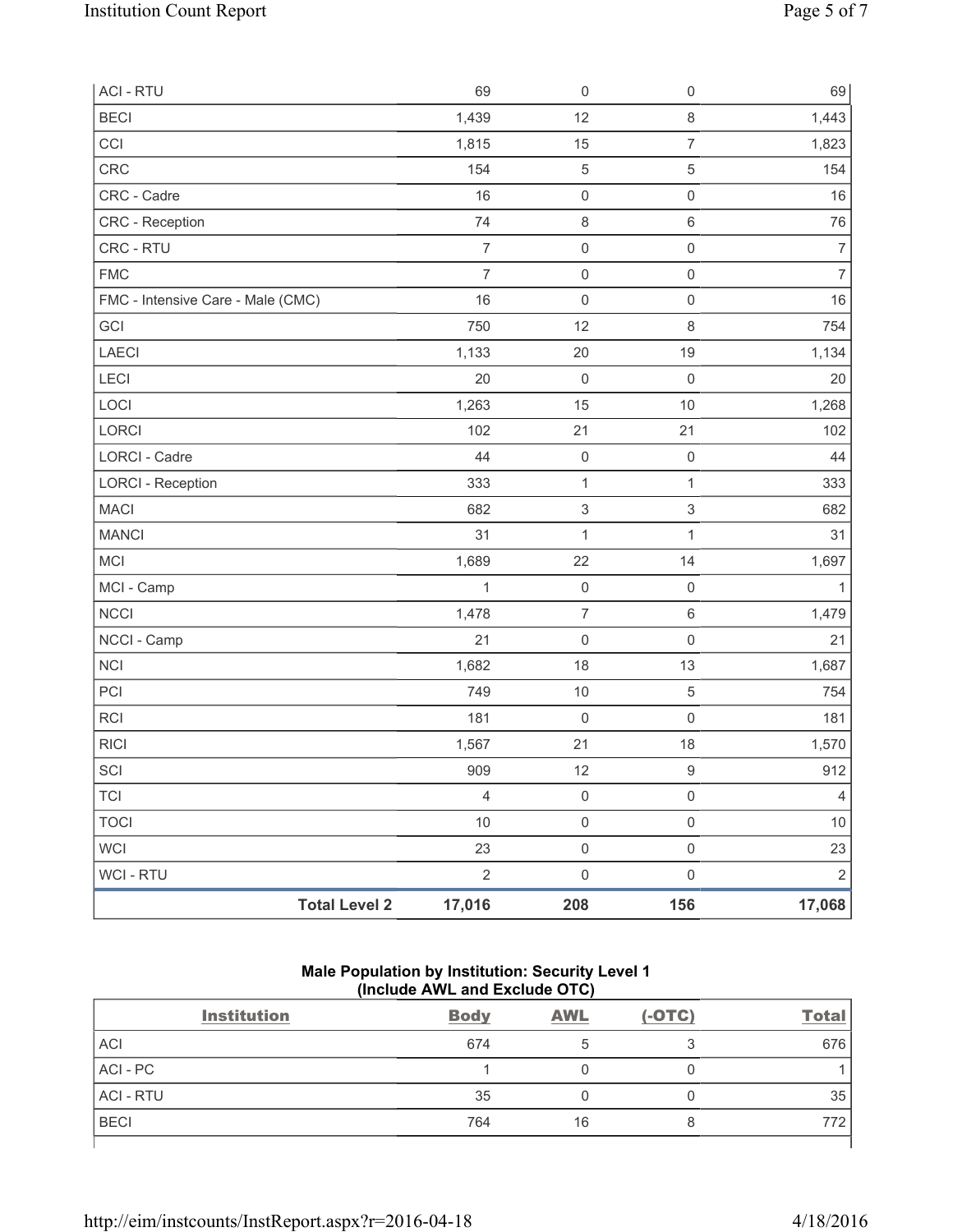| <b>BECI</b> - Camp                |                      | 489            | $\mathsf{O}\xspace$       | $\mathsf{O}\xspace$ | 489            |
|-----------------------------------|----------------------|----------------|---------------------------|---------------------|----------------|
| CCI                               |                      | 794            | $\mathbf 2$               | 1                   | 795            |
| <b>CRC</b>                        |                      | 79             | $\ensuremath{\mathsf{3}}$ | $\sqrt{2}$          | 80             |
| CRC - Cadre                       |                      | $\mathbf{1}$   | $\mathsf 0$               | $\mathsf 0$         | $\mathbf{1}$   |
| <b>CRC</b> - Reception            |                      | 42             | $\overline{2}$            | $\overline{2}$      | 42             |
| CRC - RTU                         |                      | $\overline{2}$ | 0                         | $\mathsf 0$         | $\sqrt{2}$     |
| <b>FMC</b>                        |                      | 488            | 4                         | $\overline{4}$      | 488            |
| FMC - Intensive Care - Male (CMC) |                      | 24             | 0                         | $\mathsf 0$         | 24             |
| GCI                               |                      | 470            | $10$                      | $\boldsymbol{9}$    | 471            |
| GCI - Camp                        |                      | 773            | $\mathbf{1}$              | $\mathsf{O}\xspace$ | 774            |
| <b>GCI-RTU</b>                    |                      | $\overline{2}$ | $\boldsymbol{0}$          | $\mathsf 0$         | $\overline{2}$ |
| <b>LAECI</b>                      |                      | 656            | 8                         | $\overline{7}$      | 657            |
| LECI                              |                      | 1              | $\mathsf{O}\xspace$       | $\mathsf 0$         | $\mathbf{1}$   |
| LECI - Camp                       |                      | 191            | $\mathsf{O}\xspace$       | $\mathsf{O}\xspace$ | 191            |
| LOCI                              |                      | 1,060          | $\sqrt{2}$                | $\mathbf{1}$        | 1,061          |
| <b>LORCI</b>                      |                      | 31             | 8                         | $\overline{7}$      | 32             |
| LORCI - Cadre                     |                      | $\overline{2}$ | $\mathsf 0$               | $\mathsf{O}\xspace$ | $\overline{2}$ |
| <b>LORCI - Reception</b>          |                      | 97             | 0                         | $\mathsf 0$         | 97             |
| MACI - Minimum                    |                      | 1,302          | 16                        | $10$                | 1,308          |
| <b>MANCI</b>                      |                      | 24             | $\overline{7}$            | $\,6\,$             | 25             |
| MANCI - Camp                      |                      | 399            | $\mathbf{1}$              | 1                   | 399            |
| MCI                               |                      | 558            | 8                         | $\overline{2}$      | 564            |
| MCI - Camp                        |                      | 380            | $\mathbf{1}$              | $\mathsf{O}\xspace$ | 381            |
| <b>NCCI</b>                       |                      | 802            | 17                        | $\,8\,$             | 811            |
| NCCI - Camp                       |                      | 449            | 0                         | $\mathsf 0$         | 449            |
| <b>NCI</b>                        |                      | 788            | 11                        | $10$                | 789            |
| <b>OSP</b>                        |                      | $\,6$          | 0                         | $\mathsf 0$         | $\,6$          |
| OSP - Camp                        |                      | 63             | $\mathsf{O}\xspace$       | $\mathsf 0$         | 63             |
| PCI                               |                      | 1,339          | 19                        | $\overline{7}$      | 1,351          |
| <b>RICI</b>                       |                      | 1,038          | $\boldsymbol{9}$          | $\mathsf 3$         | 1,044          |
| SCI                               |                      | 1,071          | 15                        | $\mathbf{1}$        | 1,085          |
| <b>TCI</b>                        |                      | 48             | $\,$ 3 $\,$               | $\sqrt{2}$          | 49             |
| TCI - Camp                        |                      | 444            | $\mathsf{O}\xspace$       | $\mathsf{O}\xspace$ | 444            |
| <b>TOCI</b>                       |                      | 57             | $\mathsf{O}\xspace$       | $\mathsf 0$         | 57             |
|                                   | <b>Total Level 1</b> | 15,444         | 168                       | 94                  | 15,518         |

# **High Offender ID's**

| Correctional Reception Center:   | A724726 |
|----------------------------------|---------|
| Lorain Correctional Institution: | A720320 |